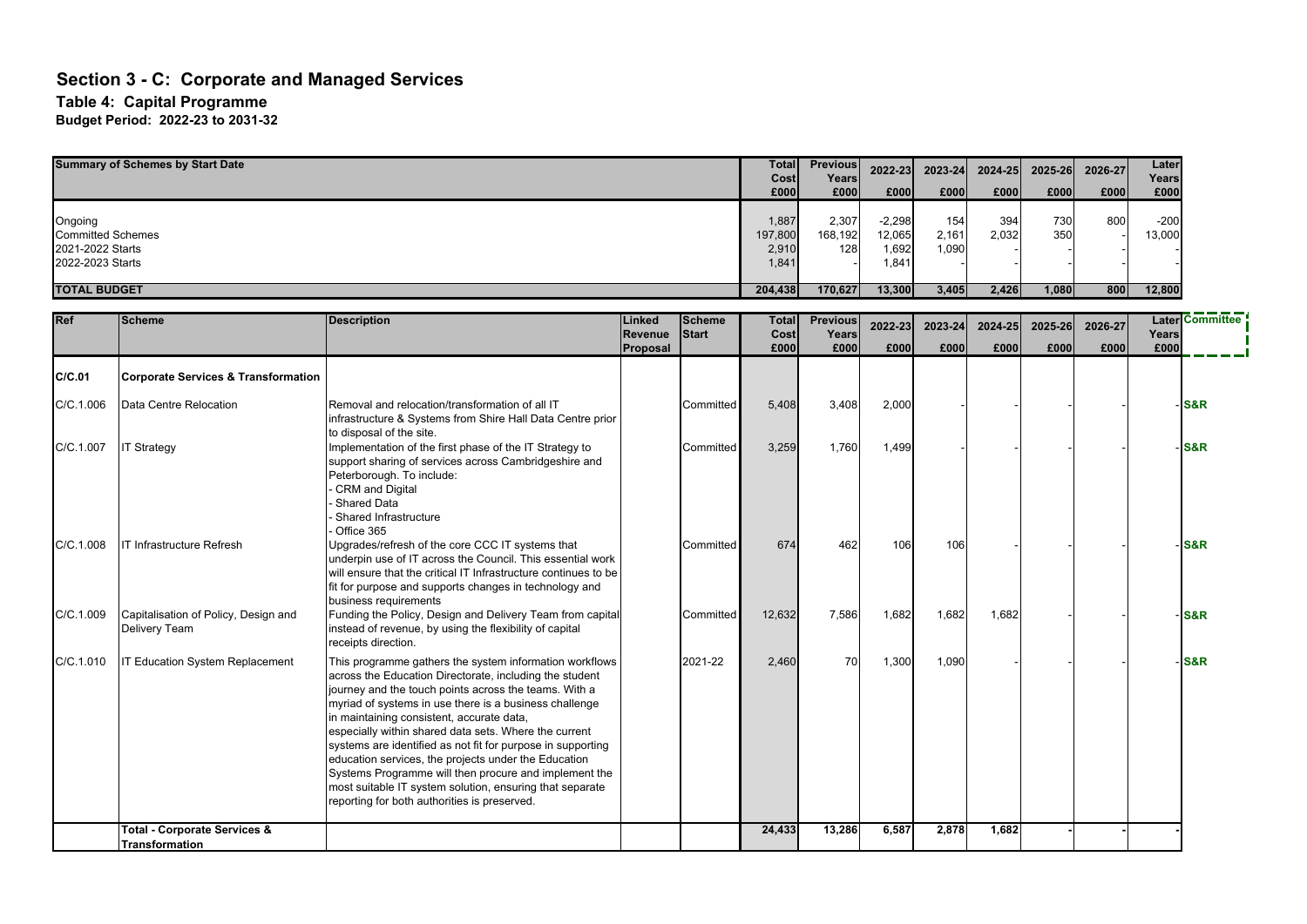# **Section 3 - C: Corporate and Managed Services**

**Table 4: Capital Programme**

**Budget Period: 2022-23 to 2031-32**

| Ref                              | <b>Scheme</b>                                                                            | <b>Description</b>                                                                                                                                                                                                                                                                                                                                                                                                                                                                                                                                       | Linked<br><b>Revenue</b> | <b>Scheme</b><br>Start | <b>Total</b><br>Cost | <b>Previous</b><br>Years | 2022-23      | 2023-24 | 2024-25 | 2025-26 | 2026-27 | Later<br>Years |                |
|----------------------------------|------------------------------------------------------------------------------------------|----------------------------------------------------------------------------------------------------------------------------------------------------------------------------------------------------------------------------------------------------------------------------------------------------------------------------------------------------------------------------------------------------------------------------------------------------------------------------------------------------------------------------------------------------------|--------------------------|------------------------|----------------------|--------------------------|--------------|---------|---------|---------|---------|----------------|----------------|
|                                  |                                                                                          |                                                                                                                                                                                                                                                                                                                                                                                                                                                                                                                                                          | Proposal                 |                        | £000                 | £000                     | £000         | £000    | £000    | £000    | £000    | £000           |                |
| C/C.02<br>C/C.2.001              | <b>Investments</b><br>Housing schemes                                                    | The Council is a major landowner in Cambridgeshire and<br>this provides an asset capable of generating both revenue<br>and capital returns. CCC has moved from being not only a<br>seller of sites, but also a developer of sites, through a<br>Housing Company. CCC is continuing to make the best<br>use of its sites with development potential in a co-<br>ordinated and planned manner, developing them for a<br>range of options, generating capital receipts to support site<br>development and also significant revenue and capital              |                          | Committed              | 155,171              | 136,071                  | 6.100        |         |         |         |         | 13,000 S&R     |                |
| C/C.2.002                        | Development Funding                                                                      | income to support services and communities.<br>Capital expenditure related to planning applications.                                                                                                                                                                                                                                                                                                                                                                                                                                                     |                          | Committed              | 1,788                | 388                      | 350          | 350     | 350     | 350     |         |                | <b>S&amp;R</b> |
|                                  | <b>Total - Investments</b>                                                               |                                                                                                                                                                                                                                                                                                                                                                                                                                                                                                                                                          |                          |                        | 156,959              | 136,459                  | 6,450        | 350     | 350     | 350     |         | 13,000         |                |
| C/C.03<br>C/C.3.003<br>C/C.3.004 | <b>Property Services</b><br><b>Building Maintenance</b><br><b>Condition Survey Works</b> | This budget is used to carry out replacement of failed<br>elements and maintenance refurbishments.<br>Condition surveys have reviewed the structural, M&E and<br>internal finishes of corporate buildings. The surveys are<br>reviewed by the Property Services team to determine<br>priority and criticality. Indicative costs are applied to each<br>element of work. The scheme intends to make the<br>necessary repairs to bring buildings back to a decent<br>standard, taking into account statutory requirements,<br>property H&S and compliance. |                          | Ongoing<br>2022-23     | 6,707<br>1,841       | 1,907                    | 600<br>1,841 | 600     | 600     | 600     | 600     | 1,800 S&R      | S&R            |
|                                  | <b>Total - Property Services</b>                                                         |                                                                                                                                                                                                                                                                                                                                                                                                                                                                                                                                                          |                          |                        | 8,548                | 1,907                    | 2,441        | 600     | 600     | 600     | 600     | 1,800          |                |
| C/C.04<br>C/C.4.006              | <b>Strategic Assets</b><br>County Farms investment (Viability)                           | To invest in projects which protect and improve the County<br>Farms Estate's revenue potential, asset value and long<br>term viability.                                                                                                                                                                                                                                                                                                                                                                                                                  |                          | Ongoing                | 2,700                | 300                      | 300          | 300     | 300     | 300     | 300     |                | 900 S&R        |
| C/C.4.007<br>C/C.4.009           | Local Plans - representations<br>Shire Hall Relocation                                   | Making representations to Local Plans and where<br>appropriate following through to planning applications with<br>a view to adding value to County Farms and other Council<br>land, whilst meeting Council objectives through the use /<br>development of such land.<br>As part of the Cambs 2020 vision, the Council plans to                                                                                                                                                                                                                           | <b>TBC</b>               | Ongoing<br>Committed   | 900<br>18,737        | 100<br>18,517            | 100<br>220   | 100     | 100     | 100     | 100     |                | 300 S&R<br>S&R |
|                                  |                                                                                          | vacate Shire Hall and relocate to outside of Cambridge.                                                                                                                                                                                                                                                                                                                                                                                                                                                                                                  |                          |                        |                      |                          |              |         |         |         |         |                |                |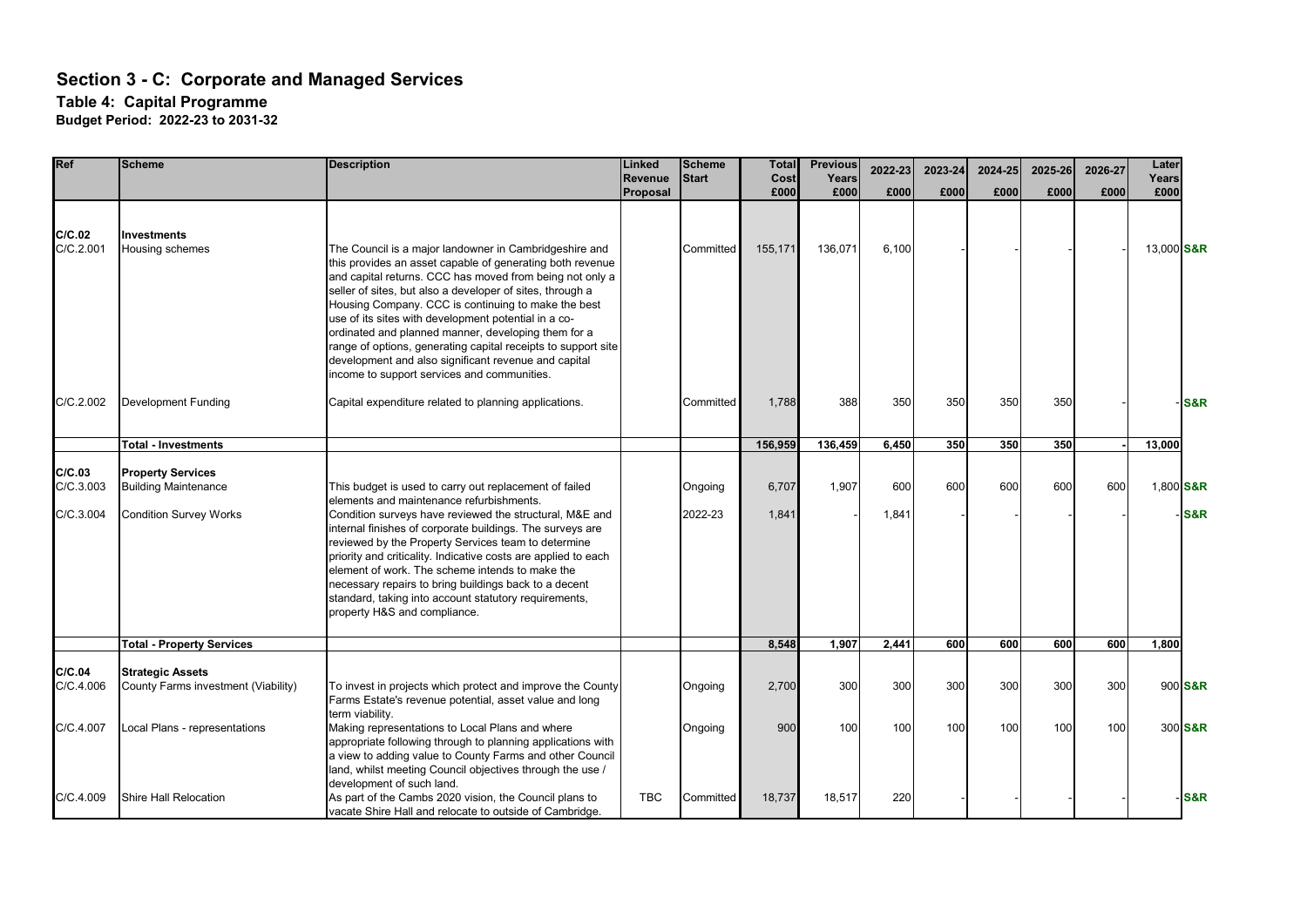# **Section 3 - C: Corporate and Managed Services**

**Table 4: Capital Programme**

**Budget Period: 2022-23 to 2031-32**

| 2021-22<br>450<br>58<br>392<br>C/C.4.010<br>Mill Farmhouse, Somersham<br>The scheme proposal is to demolish the existing house<br>which has been deemed structurally beyond economical<br>repair and to replace it with a new dwelling.<br>22,787<br>18,975<br>1,012<br>400<br>400<br>400<br>400<br><b>Total - Strategic Assets</b><br>C/C.06<br><b>Capital Programme Variation</b><br>C/C.6.001<br><b>Variation Budget</b><br>The Council includes a service allowance for likely Capital<br>$-8,420$<br>$-3,298$<br>$-846$<br>$-606$<br>$-270$<br>$-200$<br>Ongoing<br>Programme slippage, as it can sometimes be difficult to<br>allocate this to individual schemes due to unforeseen<br>circumstances. This budget is continuously under review,<br>taking into account recent trends on slippage on a service<br>by service basis.<br>The capitalisation of borrowing costs helps to better reflect<br>C/C.6.002<br><b>Capitalisation of Interest Costs</b><br>131<br>108<br>23<br>Committed<br>the costs of undertaking a capital project. Although this<br>budget is initially held on a service basis, the funding will<br>ultimately be moved to the appropriate schemes once<br>exact figures have been calculated each year.<br>$-823$<br>$-270$<br>$-200$<br><b>Total - Capital Programme Variation</b><br>$-8,289$<br>$-3,190$<br>$-606$<br><b>TOTAL BUDGET</b><br>204,438<br>170,627<br>13,300<br>3,405<br>1,080<br>800<br>2,426<br><b>Funding</b><br><b>Total</b><br><b>Previous</b><br>2022-23<br>2023-24<br>2024-25<br>2025-26<br>2026-27<br><b>Funding</b><br>Years<br>£000<br>£000<br>£000<br>£000<br>£000<br>£000<br>£000<br><b>Government Approved Funding</b><br><b>Total - Government Approved Funding</b><br><b>Locally Generated Funding</b><br><b>Capital Receipts</b><br>2,000<br>2,000<br>2,000<br>2,000<br>31,851<br>5,851<br>$-920$<br>$-1,200$<br><b>Prudential Borrowing</b><br>18,144<br>29,648<br>61<br>$-917$<br>7,068<br>Prudential Borrowing (Repayable)<br>8,781<br>114,202<br>$-34,329$<br>4,880<br><b>Ring-Fenced Capital Receipts</b><br>11,625<br>7,586<br>1,352<br>1,344<br>1,343<br><b>Other Contributions</b><br>134,037<br>13,340<br>34,329<br>800<br><b>Total - Locally Generated Funding</b><br>170,627<br>13,300<br>3,405<br>2,426<br>1,080<br>204,438 | Ref                  | <b>Scheme</b> | <b>Description</b> | Linked<br>Revenue<br>Proposal | <b>Scheme</b><br><b>Start</b> | <b>Total</b><br>Cost<br>£000 | <b>Previous</b><br>Years<br>£000 | 2022-23<br>£000 | 2023-24<br>£000 | 2024-25<br>£000 | 2025-26<br>£000 | 2026-27<br>£000                            | Later<br>Years<br>£000 |                  |
|----------------------------------------------------------------------------------------------------------------------------------------------------------------------------------------------------------------------------------------------------------------------------------------------------------------------------------------------------------------------------------------------------------------------------------------------------------------------------------------------------------------------------------------------------------------------------------------------------------------------------------------------------------------------------------------------------------------------------------------------------------------------------------------------------------------------------------------------------------------------------------------------------------------------------------------------------------------------------------------------------------------------------------------------------------------------------------------------------------------------------------------------------------------------------------------------------------------------------------------------------------------------------------------------------------------------------------------------------------------------------------------------------------------------------------------------------------------------------------------------------------------------------------------------------------------------------------------------------------------------------------------------------------------------------------------------------------------------------------------------------------------------------------------------------------------------------------------------------------------------------------------------------------------------------------------------------------------------------------------------------------------------------------------------------------------------------------------------------------------------------------------------------------------------------------------------------------------------------------------------------------------------------------------------------------|----------------------|---------------|--------------------|-------------------------------|-------------------------------|------------------------------|----------------------------------|-----------------|-----------------|-----------------|-----------------|--------------------------------------------|------------------------|------------------|
|                                                                                                                                                                                                                                                                                                                                                                                                                                                                                                                                                                                                                                                                                                                                                                                                                                                                                                                                                                                                                                                                                                                                                                                                                                                                                                                                                                                                                                                                                                                                                                                                                                                                                                                                                                                                                                                                                                                                                                                                                                                                                                                                                                                                                                                                                                          |                      |               |                    |                               |                               |                              |                                  |                 |                 |                 |                 |                                            |                        | -IS&R            |
|                                                                                                                                                                                                                                                                                                                                                                                                                                                                                                                                                                                                                                                                                                                                                                                                                                                                                                                                                                                                                                                                                                                                                                                                                                                                                                                                                                                                                                                                                                                                                                                                                                                                                                                                                                                                                                                                                                                                                                                                                                                                                                                                                                                                                                                                                                          |                      |               |                    |                               |                               |                              |                                  |                 |                 |                 |                 |                                            | 1,200                  |                  |
|                                                                                                                                                                                                                                                                                                                                                                                                                                                                                                                                                                                                                                                                                                                                                                                                                                                                                                                                                                                                                                                                                                                                                                                                                                                                                                                                                                                                                                                                                                                                                                                                                                                                                                                                                                                                                                                                                                                                                                                                                                                                                                                                                                                                                                                                                                          |                      |               |                    |                               |                               |                              |                                  |                 |                 |                 |                 |                                            | $-3,200$ S&R           |                  |
|                                                                                                                                                                                                                                                                                                                                                                                                                                                                                                                                                                                                                                                                                                                                                                                                                                                                                                                                                                                                                                                                                                                                                                                                                                                                                                                                                                                                                                                                                                                                                                                                                                                                                                                                                                                                                                                                                                                                                                                                                                                                                                                                                                                                                                                                                                          |                      |               |                    |                               |                               |                              |                                  |                 |                 |                 |                 |                                            |                        | - <b>S&amp;R</b> |
|                                                                                                                                                                                                                                                                                                                                                                                                                                                                                                                                                                                                                                                                                                                                                                                                                                                                                                                                                                                                                                                                                                                                                                                                                                                                                                                                                                                                                                                                                                                                                                                                                                                                                                                                                                                                                                                                                                                                                                                                                                                                                                                                                                                                                                                                                                          |                      |               |                    |                               |                               |                              |                                  |                 |                 |                 |                 |                                            | $-3,200$               |                  |
|                                                                                                                                                                                                                                                                                                                                                                                                                                                                                                                                                                                                                                                                                                                                                                                                                                                                                                                                                                                                                                                                                                                                                                                                                                                                                                                                                                                                                                                                                                                                                                                                                                                                                                                                                                                                                                                                                                                                                                                                                                                                                                                                                                                                                                                                                                          |                      |               |                    |                               |                               |                              |                                  |                 |                 |                 |                 |                                            |                        |                  |
|                                                                                                                                                                                                                                                                                                                                                                                                                                                                                                                                                                                                                                                                                                                                                                                                                                                                                                                                                                                                                                                                                                                                                                                                                                                                                                                                                                                                                                                                                                                                                                                                                                                                                                                                                                                                                                                                                                                                                                                                                                                                                                                                                                                                                                                                                                          |                      |               |                    |                               |                               |                              |                                  |                 |                 |                 |                 |                                            | 12,800                 |                  |
|                                                                                                                                                                                                                                                                                                                                                                                                                                                                                                                                                                                                                                                                                                                                                                                                                                                                                                                                                                                                                                                                                                                                                                                                                                                                                                                                                                                                                                                                                                                                                                                                                                                                                                                                                                                                                                                                                                                                                                                                                                                                                                                                                                                                                                                                                                          |                      |               |                    |                               |                               |                              |                                  |                 |                 |                 |                 |                                            | Later<br>Years<br>£000 |                  |
|                                                                                                                                                                                                                                                                                                                                                                                                                                                                                                                                                                                                                                                                                                                                                                                                                                                                                                                                                                                                                                                                                                                                                                                                                                                                                                                                                                                                                                                                                                                                                                                                                                                                                                                                                                                                                                                                                                                                                                                                                                                                                                                                                                                                                                                                                                          |                      |               |                    |                               |                               |                              |                                  |                 |                 |                 |                 |                                            |                        |                  |
|                                                                                                                                                                                                                                                                                                                                                                                                                                                                                                                                                                                                                                                                                                                                                                                                                                                                                                                                                                                                                                                                                                                                                                                                                                                                                                                                                                                                                                                                                                                                                                                                                                                                                                                                                                                                                                                                                                                                                                                                                                                                                                                                                                                                                                                                                                          |                      |               |                    |                               |                               |                              |                                  |                 |                 |                 |                 |                                            |                        |                  |
|                                                                                                                                                                                                                                                                                                                                                                                                                                                                                                                                                                                                                                                                                                                                                                                                                                                                                                                                                                                                                                                                                                                                                                                                                                                                                                                                                                                                                                                                                                                                                                                                                                                                                                                                                                                                                                                                                                                                                                                                                                                                                                                                                                                                                                                                                                          |                      |               |                    |                               |                               |                              |                                  |                 |                 |                 |                 | 18.000<br>$-15,596$<br>$-75,972$<br>86,368 |                        |                  |
|                                                                                                                                                                                                                                                                                                                                                                                                                                                                                                                                                                                                                                                                                                                                                                                                                                                                                                                                                                                                                                                                                                                                                                                                                                                                                                                                                                                                                                                                                                                                                                                                                                                                                                                                                                                                                                                                                                                                                                                                                                                                                                                                                                                                                                                                                                          |                      |               |                    |                               |                               |                              |                                  |                 |                 |                 |                 | 12,800                                     |                        |                  |
| 204,438<br>170,627<br>13,300<br>1,080<br>800<br>3,405<br>2,426                                                                                                                                                                                                                                                                                                                                                                                                                                                                                                                                                                                                                                                                                                                                                                                                                                                                                                                                                                                                                                                                                                                                                                                                                                                                                                                                                                                                                                                                                                                                                                                                                                                                                                                                                                                                                                                                                                                                                                                                                                                                                                                                                                                                                                           | <b>TOTAL FUNDING</b> |               |                    |                               |                               |                              |                                  |                 |                 |                 |                 |                                            | 12,800                 |                  |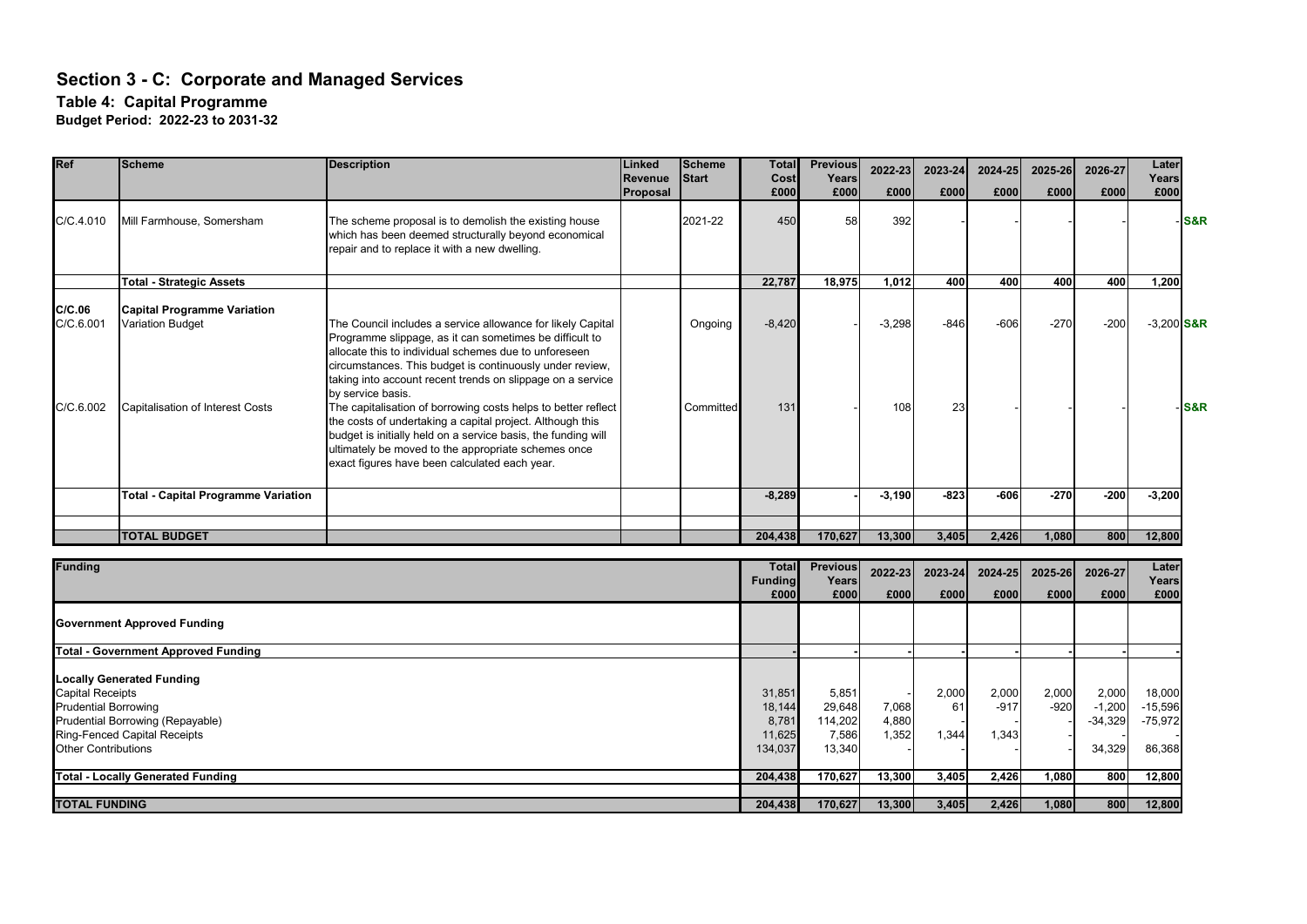### **Section 3 - C: Corporate and Managed Services Table 5: Capital Programme - Funding Budget Period: 2022-23 to 2031-32**

| <b>Summary of Schemes by Start Date</b>                                     |                                                                                                                                                                                                                      |                                      |                                 |                                                             |                                          | <b>Grants</b><br>Funding<br>£000<br>£000 | Develop.<br>Contr.<br>£000 | Other<br>Contr.<br>£000 | Capital<br><b>Receipts</b><br>£000 | Prud.<br>Borr.<br>£000                |                           |
|-----------------------------------------------------------------------------|----------------------------------------------------------------------------------------------------------------------------------------------------------------------------------------------------------------------|--------------------------------------|---------------------------------|-------------------------------------------------------------|------------------------------------------|------------------------------------------|----------------------------|-------------------------|------------------------------------|---------------------------------------|---------------------------|
| Ongoing<br><b>Committed Schemes</b><br>2021-2022 Starts<br>2022-2023 Starts |                                                                                                                                                                                                                      |                                      |                                 |                                                             |                                          |                                          |                            | $-2,604$<br>146,641     | 14,993<br>18,483                   | $-10,502$<br>32,676<br>2,910<br>1,841 |                           |
| <b>TOTAL BUDGET</b>                                                         |                                                                                                                                                                                                                      |                                      |                                 |                                                             | 204,438                                  |                                          |                            | 144,037                 | 33,476                             | 26,925                                |                           |
| <b>Ref</b>                                                                  | <b>Scheme</b>                                                                                                                                                                                                        | <b>Linked</b><br>Revenue<br>Proposal | <b>Net</b><br>Revenue<br>Impact | Scheme<br><b>Start</b>                                      | <b>Total</b><br>Funding<br>£000          | <b>Grants</b><br>£000                    | Develop.<br>Contr.<br>£000 | Other<br>Contr.<br>£000 | Capital<br><b>Receipts</b><br>£000 | Borr.<br>£000                         | <b>Prud.</b> Committee    |
| C/C.01<br>C/C.1.006<br>C/C.1.007<br>C/C.1.008<br>C/C.1.009<br>C/C.1.010     | <b>Corporate Services &amp; Transformation</b><br>Data Centre Relocation<br><b>IT Strategy</b><br>IT Infrastructure Refresh<br>Capitalisation of Policy, Design and Delivery Team<br>IT Education System Replacement |                                      |                                 | Committed<br>Committed<br>Committed<br>Committed<br>2021-22 | 5,408<br>3,259<br>674<br>12,632<br>2.460 |                                          |                            |                         | 12,632                             | 5,408 S&R<br>3,259 S&R<br>2,460 S&R   | 674 S&R<br><b>S&amp;R</b> |
|                                                                             | <b>Total - Corporate Services &amp; Transformation</b>                                                                                                                                                               |                                      |                                 |                                                             | 24,433                                   |                                          |                            |                         | 12,632                             | 11,801                                |                           |
| C/C.02<br>C/C.2.001<br>C/C.2.002                                            | <b>Investments</b><br>Housing schemes<br><b>Development Funding</b>                                                                                                                                                  |                                      |                                 | -57,793 Committed<br>Committed                              | 155,171<br>1,788                         |                                          |                            | 146,641                 | 5,851                              | 2,679 S&R<br>1,788 S&R                |                           |
|                                                                             | <b>Total - Investments</b>                                                                                                                                                                                           |                                      | $-57,793$                       |                                                             | 156,959                                  |                                          |                            | 146,641                 | 5,851                              | 4,467                                 |                           |
| C/C.03<br>C/C.3.003<br>C/C.3.004                                            | <b>Property Services</b><br><b>Building Maintenance</b><br><b>Condition Survey Works</b>                                                                                                                             |                                      |                                 | Ongoing<br>$-2022 - 23$                                     | 6,707<br>1,841                           |                                          |                            |                         |                                    | 6,707 S&R<br>1,841 S&R                |                           |
|                                                                             | <b>Total - Property Services</b>                                                                                                                                                                                     |                                      |                                 |                                                             | 8,548                                    |                                          |                            |                         |                                    | 8,548                                 |                           |
| C/C.04<br>C/C.4.006<br>C/C.4.007<br>C/C.4.009<br>C/C.4.010                  | <b>Strategic Assets</b><br>County Farms investment (Viability)<br>Local Plans - representations<br>Shire Hall Relocation<br>Mill Farmhouse, Somersham                                                                | <b>TBC</b>                           |                                 | $-7,400$ Ongoing<br>Ongoing<br>-45,200 Committed<br>2021-22 | 2,700<br>900<br>18,737<br>450            |                                          |                            |                         |                                    | 2,700 S&R<br>18,737 S&R               | 900 S&R<br>450 S&R        |
|                                                                             | <b>Total - Strategic Assets</b>                                                                                                                                                                                      |                                      | $-52,600$                       |                                                             | 22,787                                   |                                          |                            |                         |                                    | 22,787                                |                           |